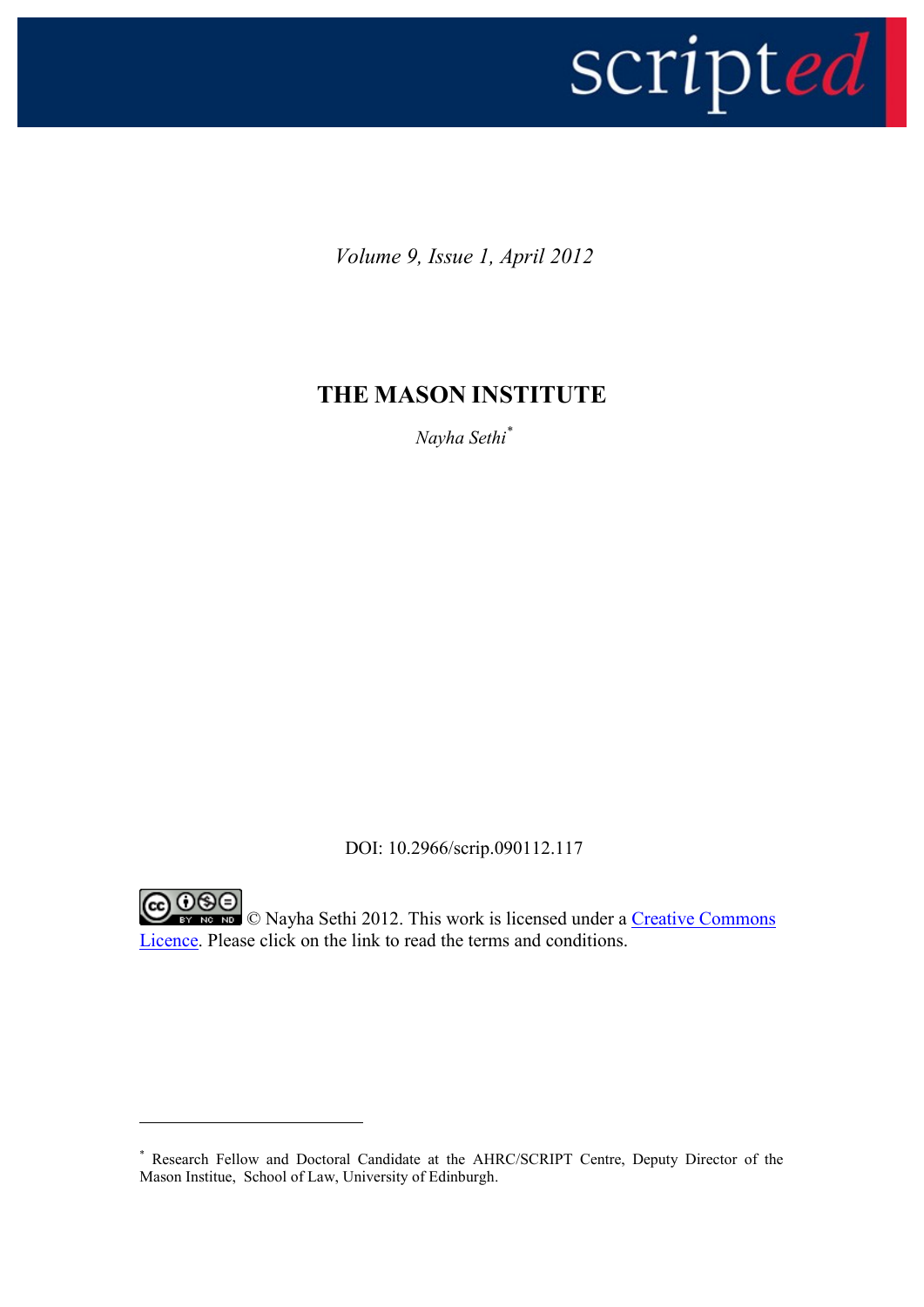#### **1. The Mason Institute**

The J Kenyon Mason Institute for Medicine, Life Sciences and Law, recently established as a university-wide institute based in the School of Law, University of Edinburgh, is dedicated to conducting innovative world class research, and raising the quality, quantity, and awareness of the research being undertaken, individually and in cooperation with other domestic, European, and international partners at the University of Edinburgh. It will be a fount of evidence-based research and policy advice and a nexus for international collaboration and exchange, drawing on and pulling together a diverse collection of existing networks and forging new ones. The institute will be based in the School of Law however it will operate across several different schools with international collaborations.

# **2. It's All in the Name**

The Mason Institute is named after Professor JK Mason, who was Regius Professor of Forensic Medicine in the University from 1973-1985 and, since then, has been an extremely valued Honorary Fellow in the School of Law. He has written numerous articles and has also published seminal works, including *Forensic Medicine for Lawyers*, *The Pathology of Trauma*, *Mason & McCall Smith's Law and Medical Ethics*, and *The Troubled Pregnancy*. Prof. Mason's work and commitment to Edinburgh perfectly embody the ideals to which the Mason Institute aspires. The new institute reflects the interdisciplinary interests of Ken and others at the University, and is borne from successes with the AHRC-funded SCRIPT Centre for studies in intellectual property and technology. It is the next logical step to establish a centre of excellence that is genuinely University-wide, internationally-oriented, and which emphasises the importance of interdisciplinary working at the interface of medicine, science, social sciences and law.

#### **3. Plan of Action**

The mission of the Mason Institute is to foster both proactive and responsive research of the highest calibre which is genuinely interdisciplinary and which generates profound real-world impacts. In pursuing this objective, the Mason Institute has 3 core work streams -

(1) Research and Policy

(2) Training and Support (including leading edge person and online education programmes)

(3) Teaching and Capacity including courses in medical jurisprudence and ethics, medical research law and ethics, public health law and ethics, and related topics like intellectual property

To date, the Mason Institute has held several orienting workshops - in May and July 2011 and in February 2012. Each event proved most fruitful in refining the Mason Institute Mission Statement, strategic thinking on the development of the Institute and in developing links between members for collaborative projects. In future, the Mason